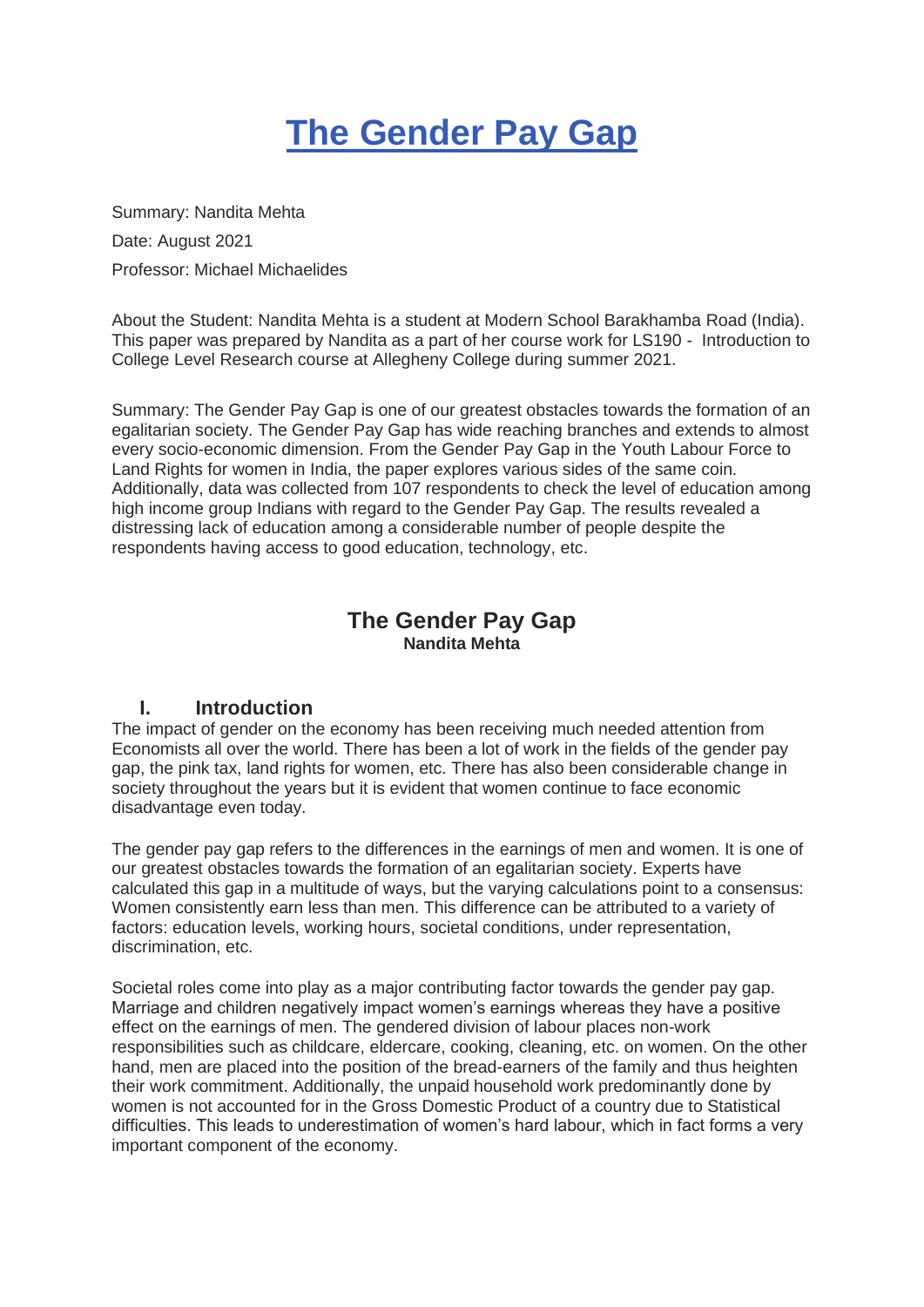Youth (15-24 years) constitute 19.1% i.e. a fifth of India's population as per India's Census of 2011. As per the Census of 2011, women constitute 48% of this population. For a country with a relative advantage over other countries in terms of youth population distribution it becomes imperative to ensure active engagement of all people, especially women, in the working age group (15-59 years).

Language plays a very important role in the way we conceive: the order of words in a sentence drives the interpretation. The way the media describes the gender pay gap is very victim centric. For example, "women earn 77 cents on average for every \$1 earned by men" reads the article *The Gender Pay Gap, by State* (2014), published in The New York Times. Such reporting manages to create sympathy for the victim but obfuscates from the perpetrator. The payers need to be held accountable when the grounds are discrimination to ensure change vis a vis the gender pay gap. There is a need for greater education in the field of gender and economics especially at the grassroot level to ensure a more informed and open-minded society.

Through this paper I aim to analyse the various dimensions of the Gender Pay Gap.

## **II. Literature Review**

The literature review touches upon the various branches of the gender pay gap.

## **2.1 The Gender Pay Gap in India**

As per UNDP'S Human Development Reports, India ranks 123 out of 162 countries on the Gender Inequality Index, making it a very difficult country for women to live in. The percentage of women (25 years and older) with some secondary education in the years 2015-19 was also extremely low at 27.7%. The female labour participation for people 15 years and older was only 20.5% compared to 76.1% for men. The male child in India is seen as the bread-earner of the family, whereas the female is looked upon as an outsider who is to be married off upon reaching a certain age. This skews the child sex ratio of the country as parents prefer to have sex selective abortions. The census of 2011 reported the overall child sex ratio for India as 919 females per 1000 males.

Poddar and Mukhopadhyay (2019) attempted to find whether any pay gap existed in the Indian labour market. For this purpose, the National Sample Survey Organisation's 68th round employment and unemployment data was used, and it was found that there exists a gender pay gap in every socio-economic dimension in India. These include different age groups, sectors, education levels, workplaces, occupations, etc.

After Independence in 1947, India adopted a mixed economy system. Some scholars argue that the policies aimed at regulating the economy ended up hampering growth. Others argue that there has been sustained growth in agricultural output, development of a diversified industrial sector and growth in savings. In 1991, India faced an economic crisis which further led to the adoption of the New Economic Policy (NEP). The reforms under this policy aimed at liberalisation, privatisation and globalisation. Ara (2018) conducted an employment analysis in quantitative and qualitative aspects from post reform period data. The findings point towards widened gender inequality. The labour force participation rate for women is already very low as compared to that of men with a wider gap in emerging and developing countries. A comparison of the male and female work participation in India revealed that even though male work participation remained mostly consistent, female work participation significantly declined despite economic growth in the post-reform period. In this trend, participation of educated women from higher income groups increased whereas uneducated women from vulnerable populations showed significant decline. Looking at the structure of employment, it was found that the proportion of men in the self-employed category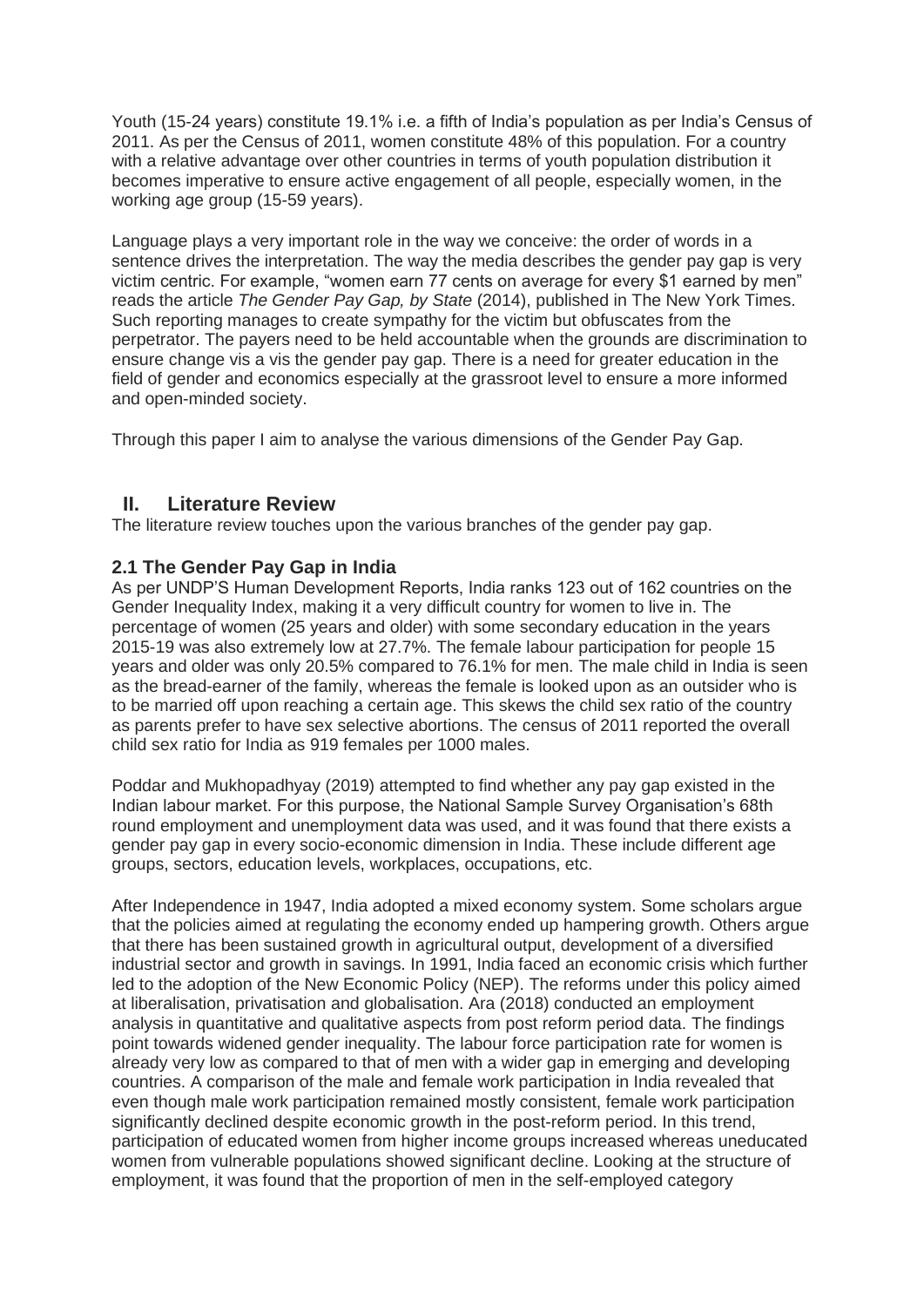marginally declined whereas the proportion of women increased. On the qualitative aspect, it was found that women are highly represented in the informal sector. In a country like India, this translates into no job security, poor working conditions and low wages.

The Northern and Southern parts of India rank very differently in terms of cultures, traditions, language, development, etc. However, the most fascinating difference is in the terms of the attitude towards gender. For example, women living in South Indian states are more likely to be educated, to be more economically sound, to have fewer children, etc. as compared to women in the Northern States of India. Contrastingly, the juxtaposition of these two geographical areas also reveals differences in the extent of the gender pay gap. The effect of variation in female labour participation in terms of emerging and developing countries was first explored by Boserup (1970). Using data from the 1950s, it was found that the gender pay gap was wider in the Southern states of India as compared to the Northern states. She hypothesized that this was due to the greater female labour participation in the Southern states as compared to the North which can be attributed to cultural differences. Mahajan and Ramaswami (2017) in their paper *Caste, Female Labor Supply, and the Gender Wage Gap in India: Boserup Revisited* noted that this was not obvious, as greater female labor supply could depress male wages as well. They thus undertook a formal test of Boserup's proposition. It was found that the differences in female labour supply were able to explain only 55% of the gender pay gap difference between Southern and Northern states. Additionally the female labour supply had a significant effect on female wages but not male wages. On the other hand, male labour supply had a sizable effect on both female and male wages. This, therefore, points towards a marked disparity in the effects of male and female labour supplies in India.

To add to their economic marginalization, women in India rarely own land. Being a secular nation, India's present legal system provides for different sets of laws for different religions. The succession of Hindus in India is thus governed by the Hindu Succession Act,1956 (HSA). Succession rights have been biased towards women as far back as 1500-1200 BCE, when the *Vedas* were written. The vedas provided for inheritance to unmarried daughters and brotherless married daughters. In the vedic times the widow did not have the right to inherit her husband's property; however, a childless widow could inherit her husband's estate (Jain, P., 2003). Up until recent times the position of women in a Hindu Undivided Family (HUF) was very low. As for succession, no woman in the family had the right to inherit family property irrespective of whether she was a wife, daughter, sister or widow. The males of the family, however, enjoyed a very privileged position: they enjoyed joint ownership i.e. they were coparceners by birth. In 2005, this law was amended to include daughters as coparceners by birth, conferring them the same rights and responsibilities as the sons of the Hindu Undivided Family. This was a positive step towards the economic alleviation of women, however this undid only a fraction of the damage the systemic economic marginalization of women throughout the previous years had created. In Rural India, women continue to work as agricultural labourers on their husband's lands. Correspondingly, widows work on their brothers' lands.

The United Nations estimated the poor in India to be 364 million or a third of India's population in 2019. Thus, Indian law and policy makers introduced an extensive system of minimum wages to ensure a decent standard of living for the poor. Menon and Rodgers (2017) studied the effects of the minimum wage rate across the labour market of men and women. It was found that the minimum wage requirement had had a positive effect on rural sector employment as well as real income earnings. The impact was visible in the formal sector in particular which was dominated by men. However the minimum wage enforcement built into *MGNREGA (Mahatma Gandhi National Rural Employment Generation Act)* has had positive effects on employment of rural women as well. This minimum wage compliance, however, has widened the residual gender pay gap through the period 1983-2008. This is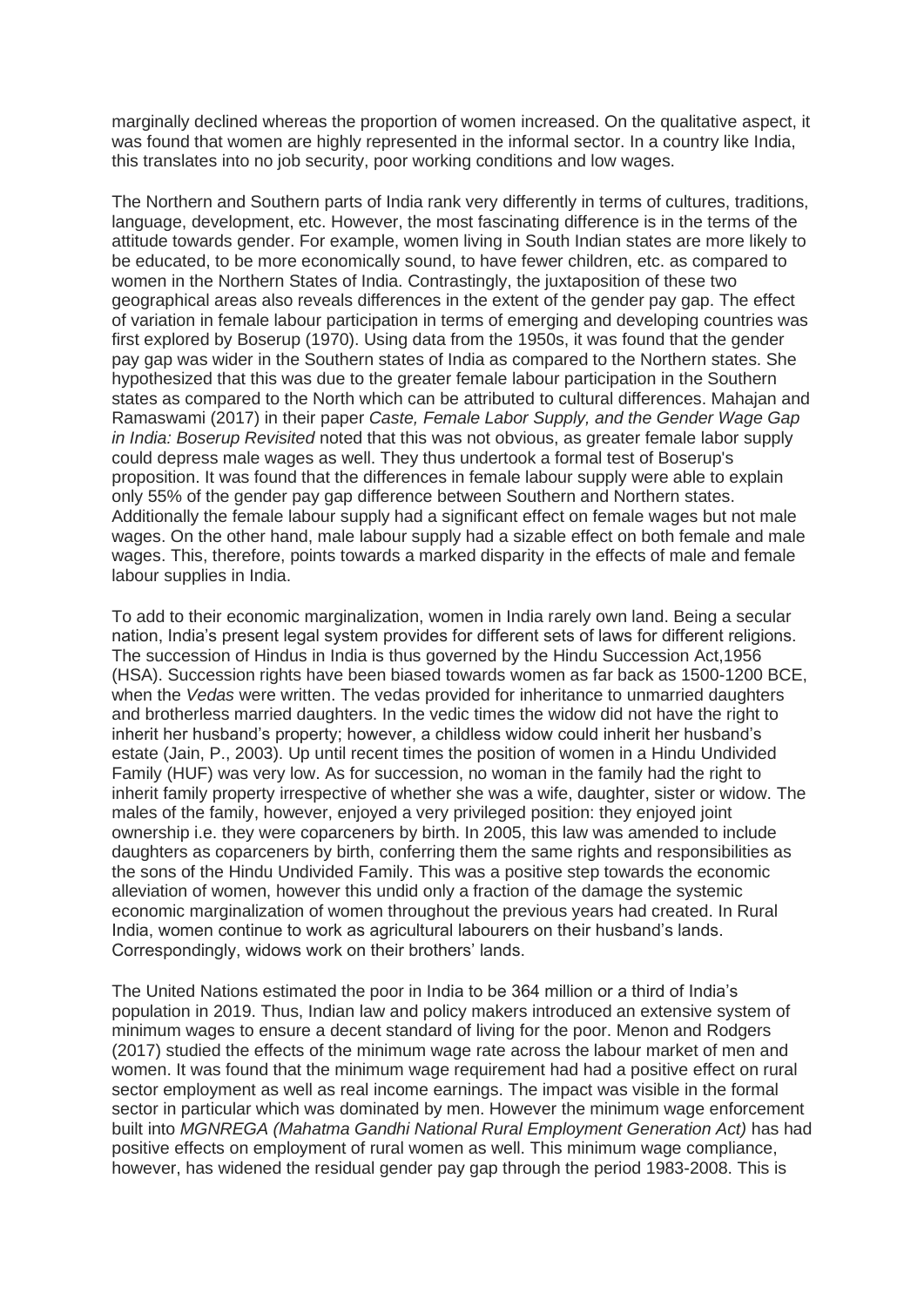consistent with the earlier finding of widened gender inequality in the post-reform period (Ara 2019). The widening of the gap may be explained by the non-compliance of minimum wage requirements by firms that predominantly hire female workers. This non-compliance is common to developing countries such as India, where the cost is borne by women.

A very large proportion of India's women are housewives. Even women that do jobs perform domestic labour at their homes to some extent. The notion of *work* developed by economists and statisticians remained hegemonic and alienated the activities of women by completely overlooking the importance of women's activities for economic development. Feminist scholars in the past, thus, campaigned for wages to housewives that would highlight the economic value of their unpaid labour (Costa, M., D. and James, S. 1972). The household, whose activities were dominated by women, was looked upon as a sight of unproductivity. As compared to developed countries, the activities performed by women in the household in developing countries such as India is greater and unaccounted for.

#### **2.2 The Gender Pay Gap in Younger Populations**

The gender pay gap among people of working age is persistent throughout the world, and there have been a multitude of studies with focus on adult employment. However, work on gender wage differences among the younger population remains limited. While a gendered gap in the incomes of the working population can be attributed to various socio-economic factors such as education levels, working hours differences, familial responsibilities, etc., a gap in the latter may reflect gender biases.

A study in Finland revealed a gap in the disposable incomes of teenagers too. Wilska and Lintonen (2016) conducted a study over a 30 year period (1983-2013) to examine this gap. The sources of teenagers' incomes are two: external sources i.e. income from work and internal sources i.e. money from parents. It is rare for younger teenagers to work full time in Finland, thus the major proportion of their disposable income comes from their parents. The study concluded that incomes of 12 year olds was more or less equal in terms of gender, both from work and parent allowances, implying that younger people tend to be financially equal. On the other hand, upon reaching adolescence (14 years) there was a pronounced difference in incomes of girls and boys. As mentioned before, younger teenagers in Finland are not engaged in work to a large extent; therefore, it is reasonable to infer that parents tend to allocate more money to their sons than their daughters. Moving further, the difference in earnings of 16-18 year olds may be due to differences in external work income. In Finland, this gap in the adult labour market is attributed to occupational segregation.

In contrast with Finland, almost every teenager in the USA works before adulthood. Besen-Cassino (2008) analysed the youth labour force in the USA for gender differential earning. Traditional explanations of the gender pay gap have been allocated to individual characteristics like working hours, education levels, familial obligations, etc., but these do not apply to the youth labour in a developed country like the USA, yet the gender gap remains. It was found that adolescent girls and boys tended to work in stereotypically 'female' and 'male' jobs, forming a precursor to the occupational segregation in the adult labour force. Additionally, even when various demographic factors like race, age and income were controlled, a 13% gap persisted. This was termed 'the cost of being a girl'.

India, like other South Asian countries, has lower socio-economic status and resources as compared to both Finland and USA. Unlike Finland it is very common for teenagers and even children to work in India owing to the country's standing in terms of poverty. Young teenagers show occupational segregation: boys are more likely to work in factories whereas girls tend to work in agriculture or as domestic help in urban areas. Consequently, boys are more inclined towards better earnings.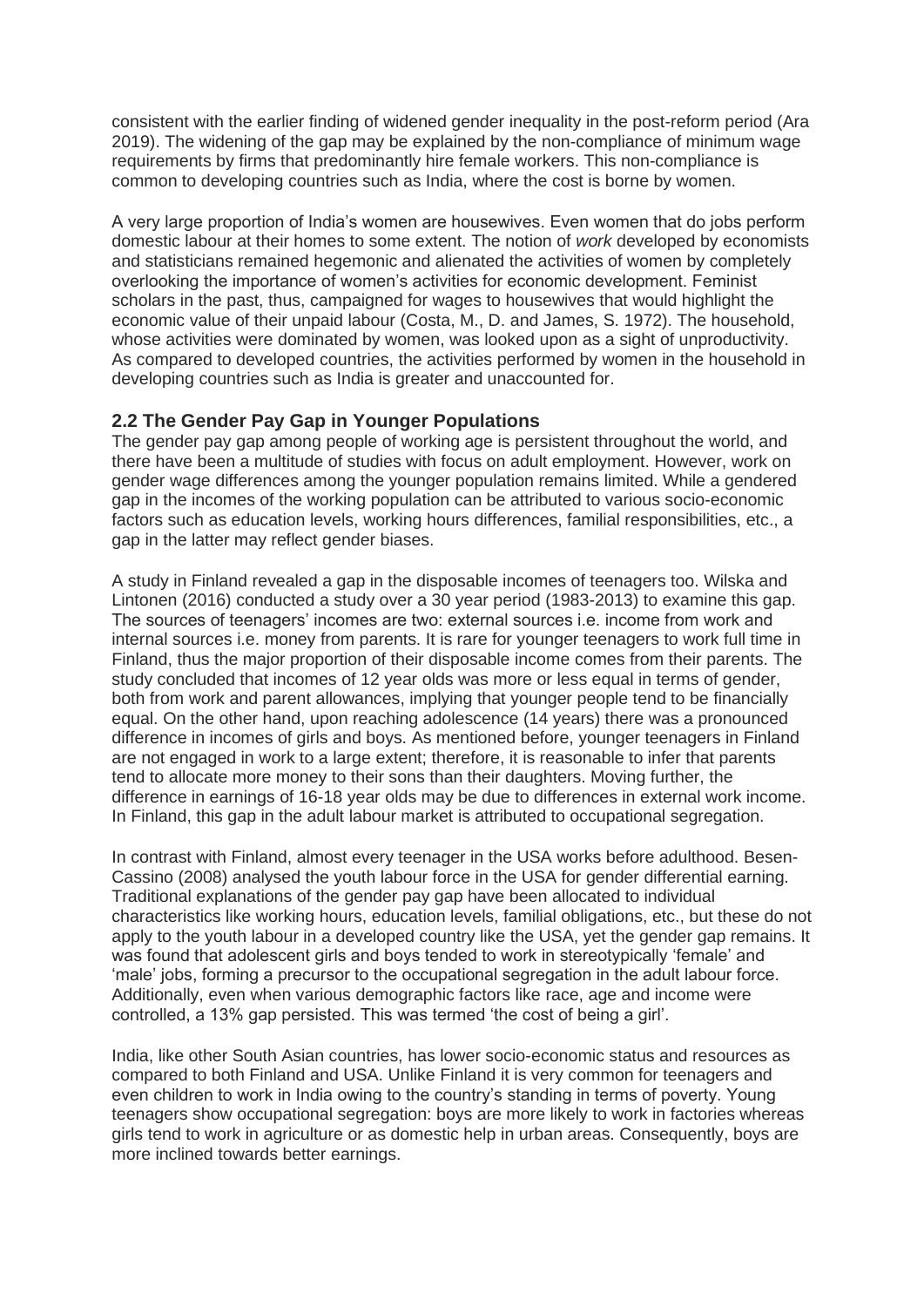## **2.3 The Glass Escalator Effect**

Budig (2002) concluded that men had equal advantage over women in terms of pay in the context of male-dominant, female-dominant and balanced job categories. Men are paid less in female-dominant jobs as compared to male-dominant and balanced jobs but they continue to maintain their advantage over women even here. Additionally, the analysis of promotions confirms that men are more likely to be promoted in male-dominant and balanced jobs as compared to women irrespective of the gender composition of the job held prior to promotion. There is also a hierarchy in terms of earnings of these categories. Male-dominant jobs are highest paying, followed by balanced jobs and then female-dominant jobs. This can be attributed to higher skill and education requirements of male-dominant and balanced jobs.

Williams (1992), in her paper, *The Glass Escalator*, investigated hidden privileges for men in "feminized" jobs. She addressed men's underrepresentation in female-dominant professions: librarianship, nursing and social work. She conducted detailed interviews with 99 men and women in these engaged professions across four major American cities. The interview data revealed that men in these jobs do not face discrimination within their jobs, but they are stereotyped outside of their professions. Interestingly, it was also found that men generally experience structural advantages which make their career ascension easier as opposed to women who enter male-dominant professions. In fact, women experience a "glass ceiling" which prevents them from moving to higher positions in their careers. Williams termed the phenomenon of men having hidden privileges in female-dominant jobs "the glass escalator effect" in contrast with "the glass ceiling". In 2013, Williams wrote a follow up paper, *The Glass Elevator Revisited* addressing the limitations of her previous work. She acknowledged that (1) she had failed to adequately address intersectionality and (2) her previous work was based on the assumption of traditional work organisations. She concluded that any discussion of "the glass escalator" must take into account the racism, homophobia and class disadvantage of some men as opposed to others. Williams believes that "the glass escalator" may be of limited use in explaining gender inequality in the 21st century. She also believes that it becomes imperative for us to critique capitalism along with gender inequality to ensure alleviation of women and men at the bottom of the pyramid.

## **2.4 The Pink Tax: Price Based Discrimination**

In addition to facing gender disparities in terms of income, women are thus also more financially burdened in terms of consuming goods and services. In addition to earning less, women also must pay more which results in double disadvantage. The pink tax refers to the extra invisible cost women pay for products marketed specifically to them. The male equivalents of these products are available for a lesser amount of money. A study by the State of California in 1994 revealed that women pay an extra \$1351 annually for the same services as men. This 'pink tax' is mostly visible in consumer goods and services. The largest disparities are seen in personal care items which may include deodorants, lotions, razors, etc. Many women involved in the service sector are required to use these products on a daily basis in order to adhere to the gendered appearance norms (Easteal, P., O'Neill, J., & Ryan, T. 2018).

*From Cradle to Cane: The Cost of Being a Female Consumer* (de Blasio, B., & Menin, J. 2015), a study of gender pricing in New York City analyzed the pink tax across various industries in 2015. It was found that out of all the industries analysed, personal care products showed the highest premium for women, costing 13% more as compared to personal care products for men.

The same study also analyzed the pink tax across different ages. It was visible in products such as toys, accessories, and children's clothing. Girls' toys cost more 55% of the time, whereas boys' toys cost more 8% of the time. Similarly, girls' clothing cost more 26% of the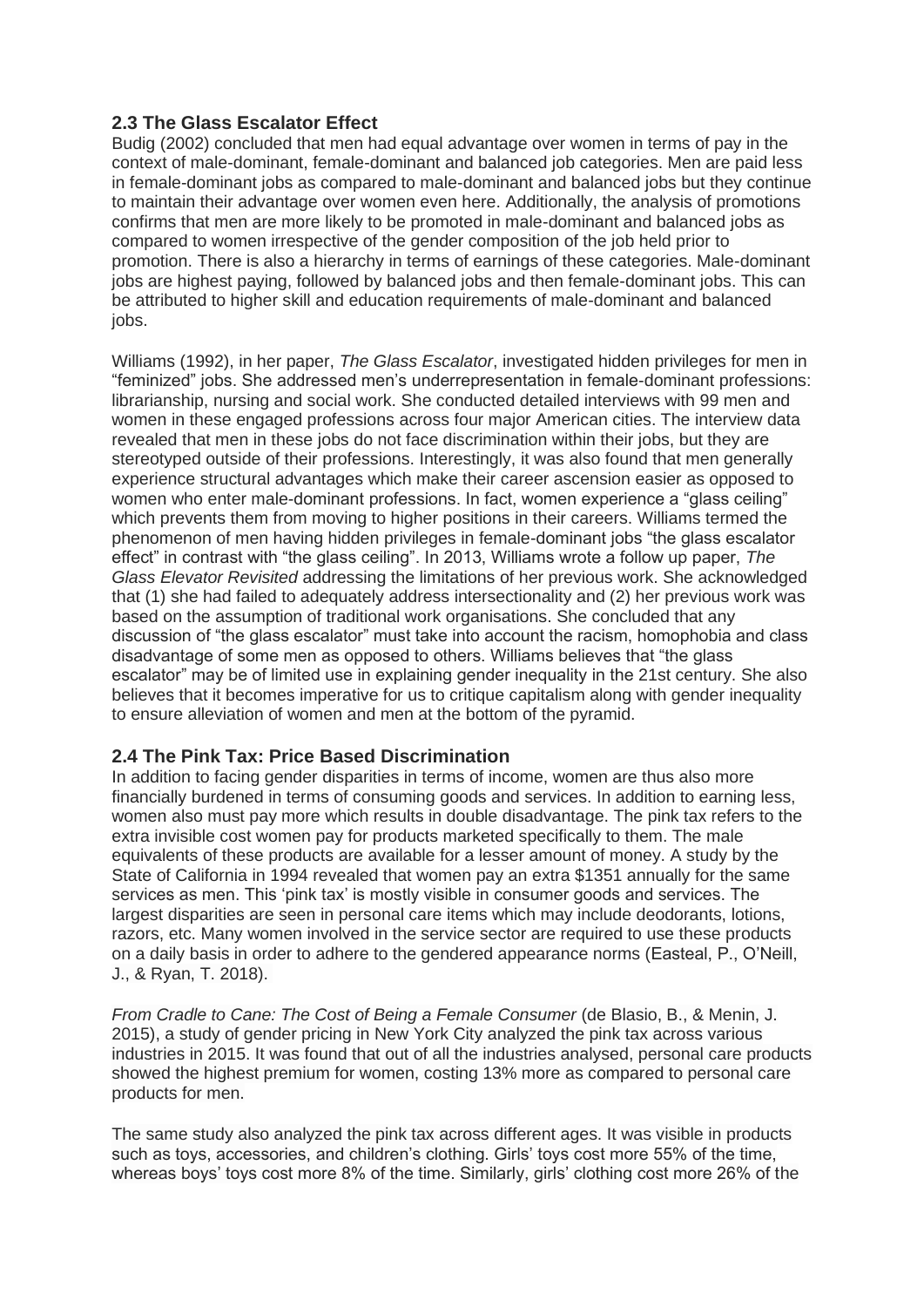time, whereas boys' clothes cost more 7% of the time. Overall women end up paying more in 30 out of its 35 categories.

The marketing strategy for these products is also interesting to note. In addition to gendering pricing, marketers gender the packaging too. For example, personal care products like shampoos for women are packed in bottles of various light and bright colours and often claim to 'enhance beauty'. In contrast, products intended for men are packed in dark coloured packaging and claim to have 'strong formulas'. (Add: consumer rights vis a vis the pink tax)

Up until a few years ago 12% Goods & Services Tax was levied on sanitary products for women in India. Popularly known as the 'tampon tax', it rendered these products as luxuries instead of necessities. Due to this, only higher income groups of women were able to afford these products. Sanitary products are already inaccessible for most women in India due to their pricing, and the additional tax made them even more out of reach. This imposition of tax triggered wide outrage, and as a result, it was revoked in 2018. Despite the tax removal many women in India are unable to afford these products and are thus victims of various serious infections. Sadly, the pink tax has not received the same attention in India, and manufacturers and marketers continue to unethically profit off of women.

#### **2.5 Gendered Dimension of COVID-19**

In addition to causing great destruction of life, the Pandemic has also had various economic, social and political implications. In the 112 countries that provided sex-disaggregated data it was seen that men had an overall higher infection and mortality rate as compared to women (Kabeer, N., Razavi, S., & van der Meulen Rodgers, Y. 2021). Additionally, men and women from low-income and marginalized groups have been disproportionately affected. The International Monetary Fund remarked, "growing disparities will lead to long-lasting grievances and ultimately to social unrest" (Georgieva and Gopinath 2020).

The lockdown orders imposed in various countries across the world impacted the lives of many: they led to an increase in unpaid care work, domestic violence, unemployment, etc. In urban areas online school and work from home alternatives were adopted. On the other hand, in rural areas school closures and unemployment became rampant. Both these situations increased the unpaid domestic care work load predominantly on women. Besides, this work load further escalated as many people contracted the disease and were required to be taken care of. This work is "undervalued and treated as an infinite resource on which the market economy can draw" (Kabeer, N., Razavi, S., & van der Meulen Rodgers, Y. 2021).

It is interesting to note countries led by women had more favourable outcomes as compared to countries led by men. Two studies with different approaches analysed this and arrived at similar results. Abras (2021) used data from 144 countries on heads of state and COVID-19 related deaths. They found that women led countries had an average of 324 fewer cases and 18 fewer deaths daily. Similarly, Kambhampati and Garikipati (2021) used data from 194 countries of which 10% were led by women and found that women-led countries reported fewer COVID-19 cases and deaths over the study period.

## **III. Data**

A survey was conducted to analyse the level of awareness with regard to the gender pay gap and its dimensions. The sample consisted of people from high income groups in India. It must be kept in mind that these people have higher education levels, greater access to technology and information and better standards of living as compared to the rest of the population in India. Owing to the COVID-19 Pandemic, the survey was conducted in online mode. A questionnaire was created and circulated via google forms for the same.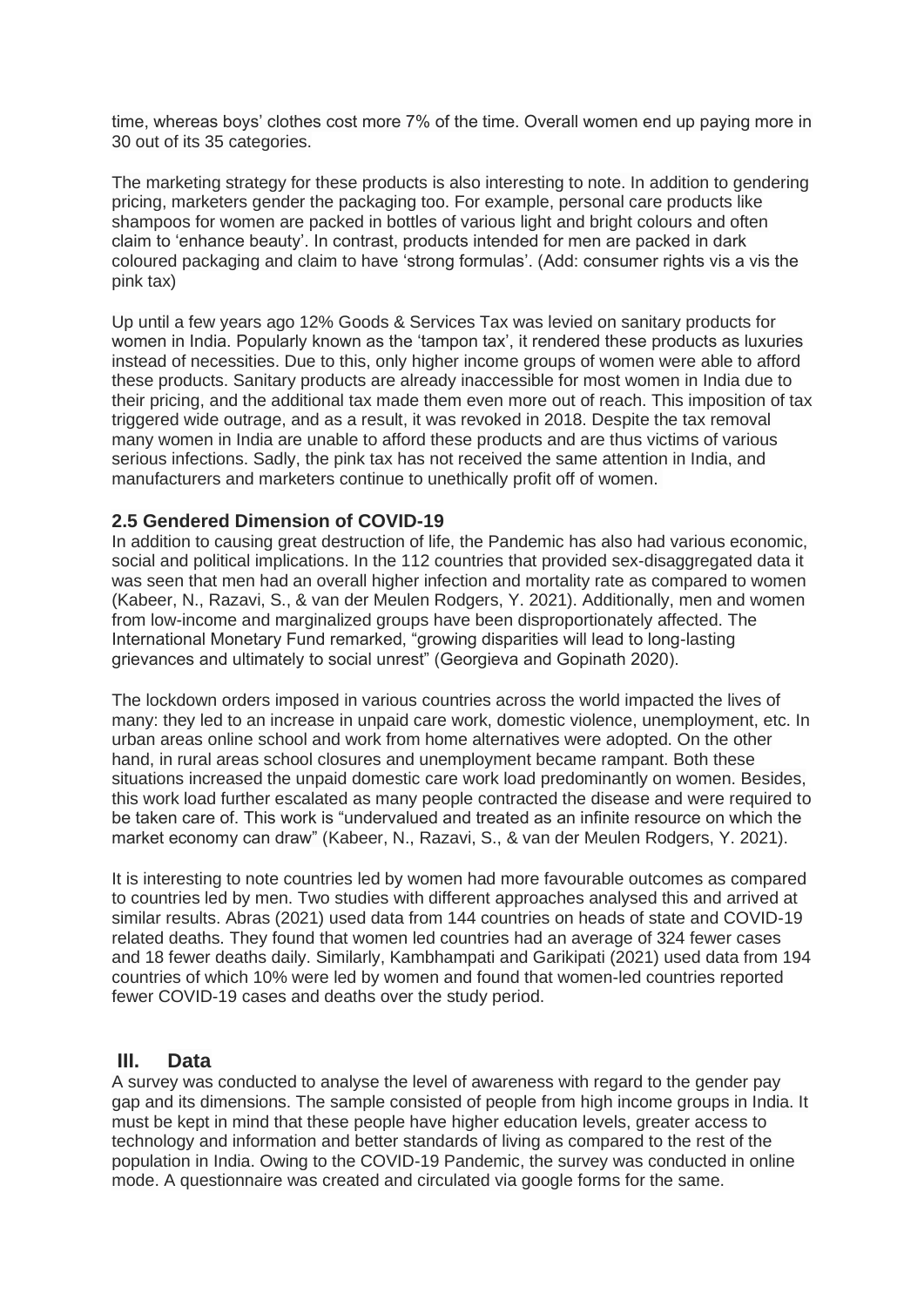The questionnaire is as follows:

Question 1. What gender do you most identify with? Male Female **Other** 

81 out of the 107 respondents were females. The survey was purposely skewed in this manner to examine females' cognizance concerning the gender pay gap.



Question 2. How old are you? Below 10 years 11-20 years 21-30 years 31-40 years 41-50 years 51 years and above

The majority of the respondents were in the age group of 11-20 years. The survey was purposely skewed to include people of this age group in a higher proportion to examine the youth's cognizance concerning the gender pay gap. It is especially important to look at the attitude of the youth towards the gap as they are the potential problem solvers of the future with a great chance of bringing positive change. The youth are also linked with new ideas and greater sensitivity to social causes as compared to the older population who tend to be conservative. As mentioned earlier, youth constitute a fifth of India's population rendering it a competitive advantage in the workforce.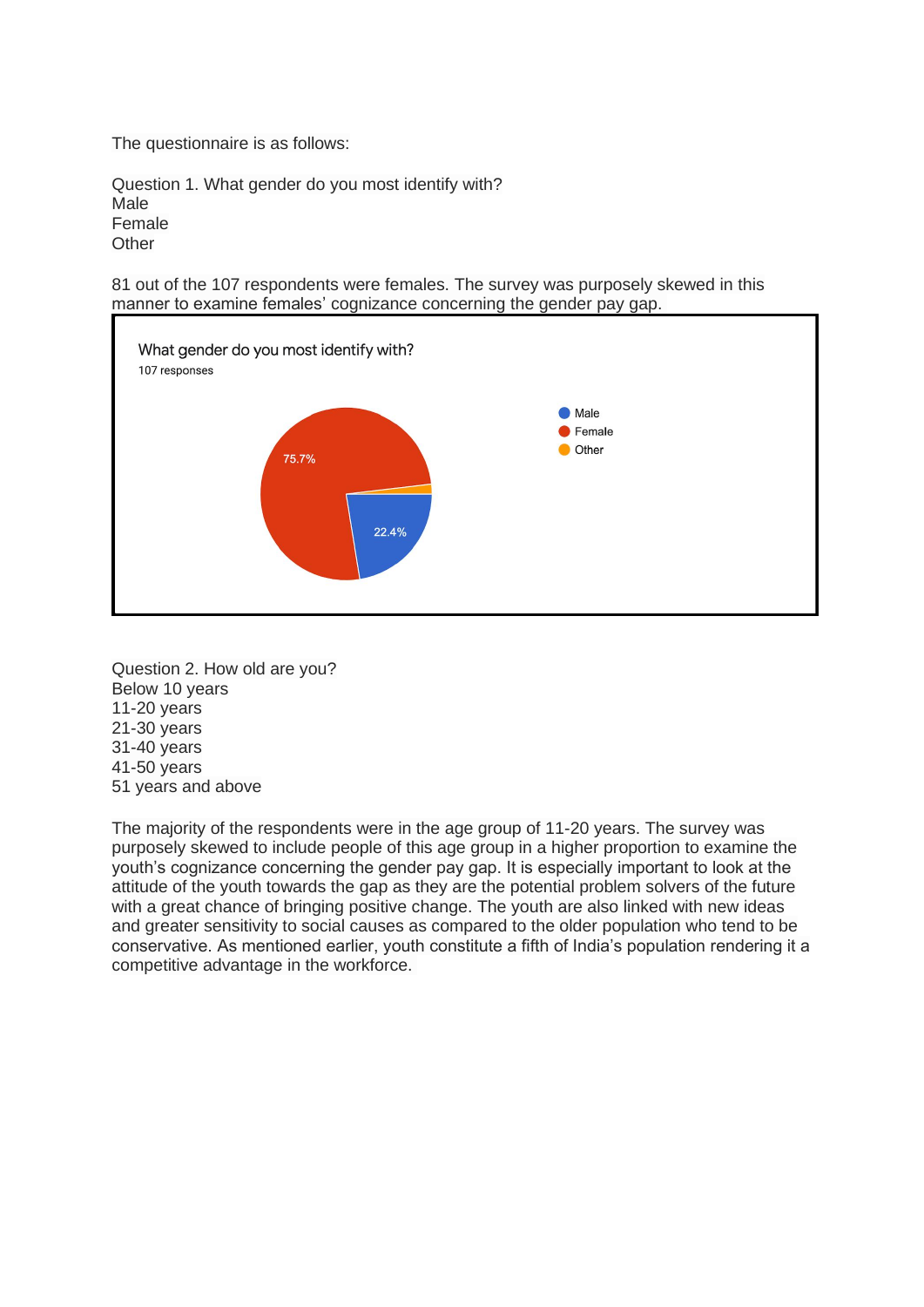

Question 3. Prior to this survey, were you aware of the gender pay gap? Yes No Maybe

81.3% of the respondents were aware of the gender pay gap, however the rest were either unsure or unaware of its existence. This was bothersome to note as a fifth of the sample did not recognise something that has directly impacted them. Females formed approximately 75% of this fifth of a sample, most of which were from the ages of 11-40 years. Women within this range are either currently studying or working (with the household or otherwise). Gender Based Discrmination is an issue that is addressed in secondary school textbooks in India only to a limited extent. Income disparities within gender as an issue, thus, finds no place in school curriculum. However, the growth of the internet and social media has opened new horizons for transmission of information. The respondents belonged to high income groups and thus have easy access to technology. Despite this, them being unaware of such a pressing issue is extremely surprising.



Question 4. How much do you think white women earn as compared to white men? 70 cents per dollar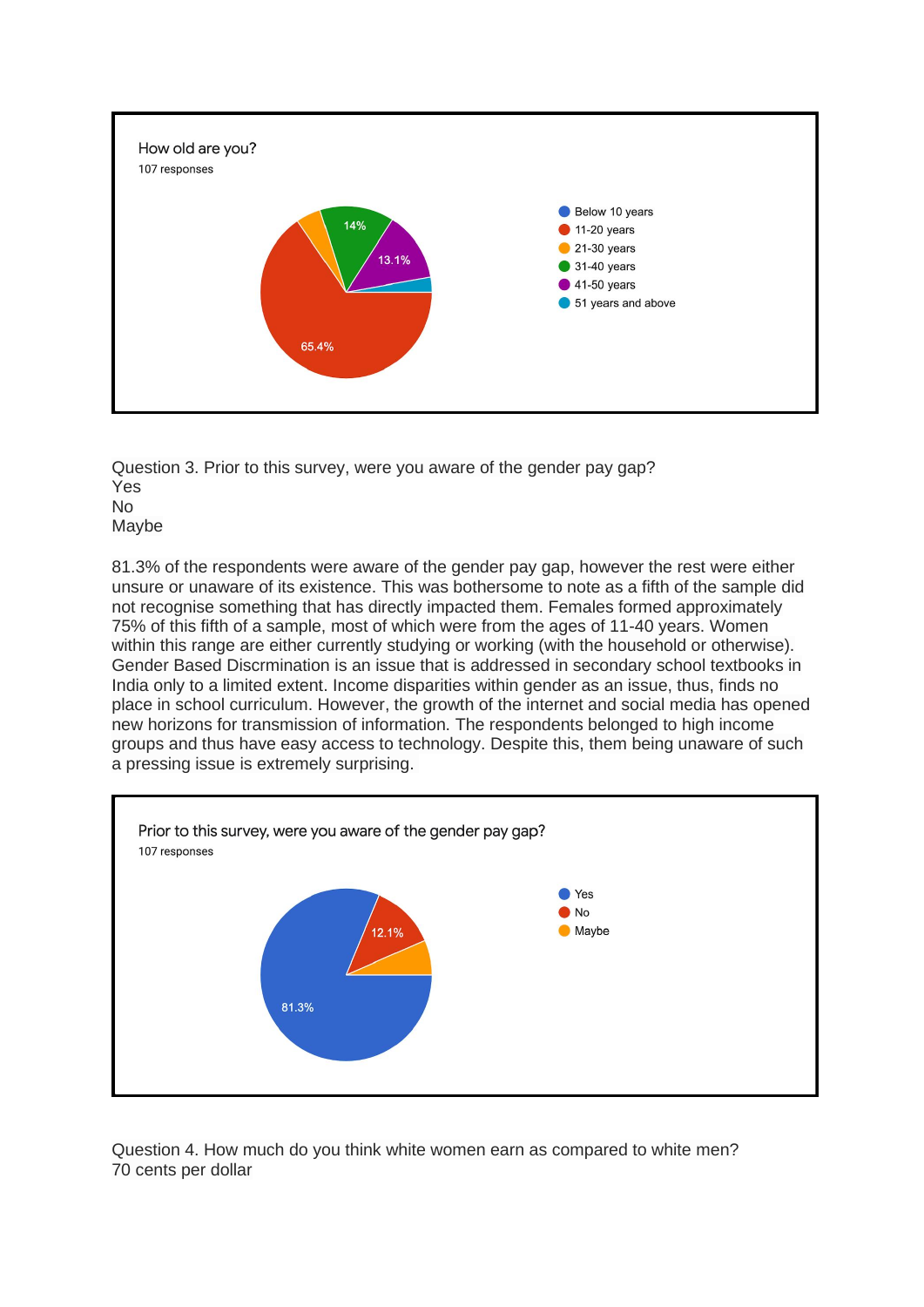80 cents per dollar 90 cents per dollar

White women earn 80 cents for every dollar a white man makes. This further reduces for people of colour. About 45% of the respondents were able to accurately conjecture this. The majority answered 70 cents per dollar (50%), and only a twentieth of the sample answered 90 cents per dollar. This suggests that even though some of the respondents were unaware or unsure of the existence of income disparities between men and women, all of the respondents were well aware of general gender inequality in society. In fact, they tended to believe that the income disparities were worse than they actually were. Thus, there is sensitivity with regard to gender inequality in people coupled with ignorance within the subject matter. It is imperative to note that mere sensitivity would decrease the rate of upliftment of women and narrowing of the pay gap. Any change in society would only be tokenistic.

![](_page_8_Figure_2.jpeg)

Question 5. Do you think the gender pay gap is limited to the adult labour force? (Please note that the adult labour force includes people of ages 18 years and above. The youth labour force includes adolescents)

Yes, I think the gender pay gap exists only within the adult labour force No, I think the gender pay gap extends to the youth labour force as well **Unsure** 

The Gender Pay Gap in the Youth Labour has been examined by various people as mentioned in the literature review. 61.7% of the respondents conjectured that the gender pay gap extends to the youth labour force as well, while the remaining 38.3% either disagreed or were unsure. Once again, it is important to keep in mind that the respondents belong to the high income bracket which implies that the adolescents in this category are not engaged in work. Some of the older respondents may, however, have adolescents of the low income bracket employed as domestic workers; these domestic workers are predominantly females.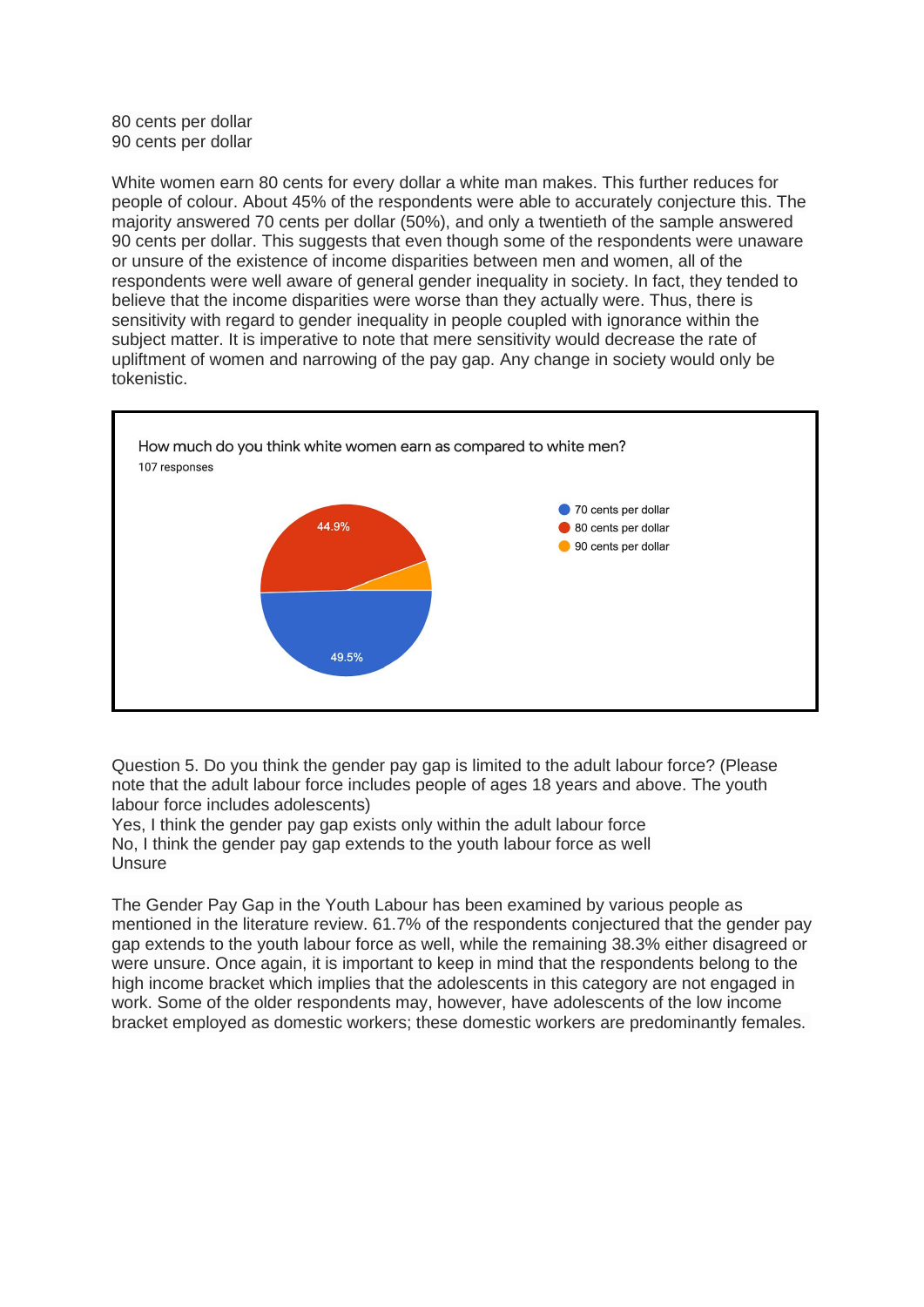![](_page_9_Figure_0.jpeg)

Question 6. Do you think males would be likely to earn better as compared to females even in female dominant jobs such as nursing, librarianship, etc.? Yes No **Unsure** 

Most people are well aware of the 'glass ceiling' which prohibits women from ascending in their careers in male dominated fields. On the contrary, this question was aimed at analysing the perception regarding the 'glass escalator effect'. The opinion regarding this question was very divided with 27.1% of people answering yes. It is not clear whether such a 'glass escalator' exists for men involved in feminized jobs in India. There are various important factors that must be kept in mind such as the increased extent of patriarchy and patriarchal structures in India as compared to other developed countries as well as the extent of stereotyping of Indian males in feminized jobs.

![](_page_9_Figure_3.jpeg)

Question 7. The pink tax refers to the extra invisible cost women pay for products. For eg: razors. Do you think such a 'tax' exists?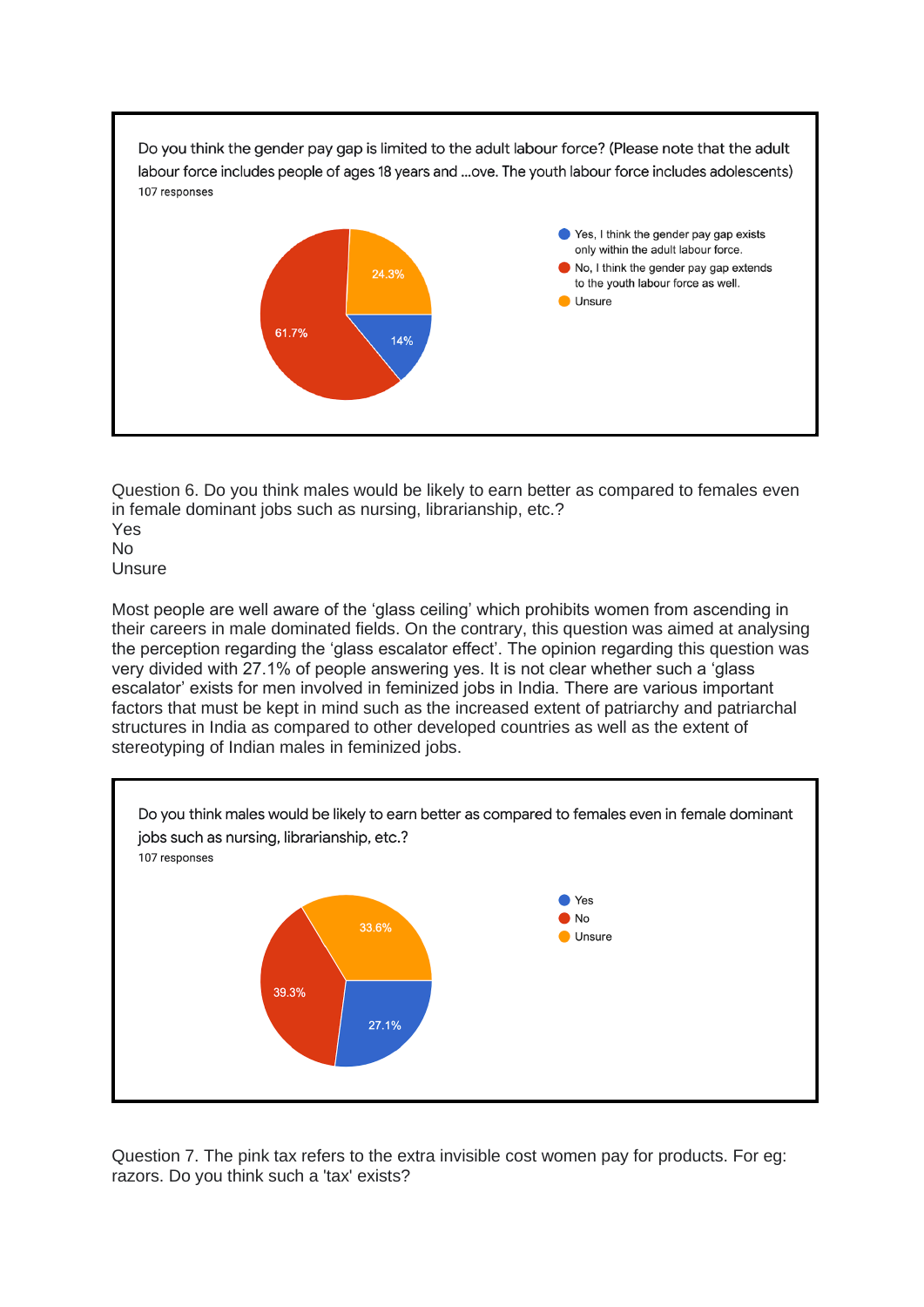Yes No Maybe

The respondents are predominantly females and regular buyers of various consumer goods and services. However, only 38.3% of the respondents answered yes. The remaining 23.4% had never even heard of the 'tax', and 38.3% were unsure. These results were very surprising, and it goes on to explain the extent of unawareness among female consumers.

![](_page_10_Figure_2.jpeg)

## **IV. Conclusion**

The gender pay gap has wide reaching branches and extends to almost all socioeconomic dimensions. India is a very diverse country, but also holds lesser economic opportunities for women as compared to other countries. In fact, the gender pay gap in India extends to every socio-economic dimension including but not limited to different ages, sectors, workplaces and education levels. India also poses a dilemma in the extent of the gender pay gap in its Southern states as compared to its Northern states. The gap is wider in the Southern states despite them being more liberal towards women. This was addressed by Boserup in 1970. She attributed this difference to the greater female labour force participation in the South. Mahajan and Ramaswami (2017) later examined through their paper *Caste, Female Labour Supply, and the Gender Wage Gap in India: Boserup Revisited* that the greater female labour force participation in the South was able to explain only 55% of the gap difference. Adding to India's women's disadvantages are the limited land rights for women and the sexual division of labour.

The paper also analysed the gender pay gap in the youth labour population, a topic less talked about. A comparative analysis was taken across three countries: Finland, USA and India. All three countries are very different in terms of socio-economic standing; however, it was seen that the gender pay gap persisted for all three countries in adolescents aged 14-16 years.

Contrary to popular belief, the gap extends to even female dominant jobs such as nursing, librarianship, etc. for certain privileged men. Williams (1992) studied hidden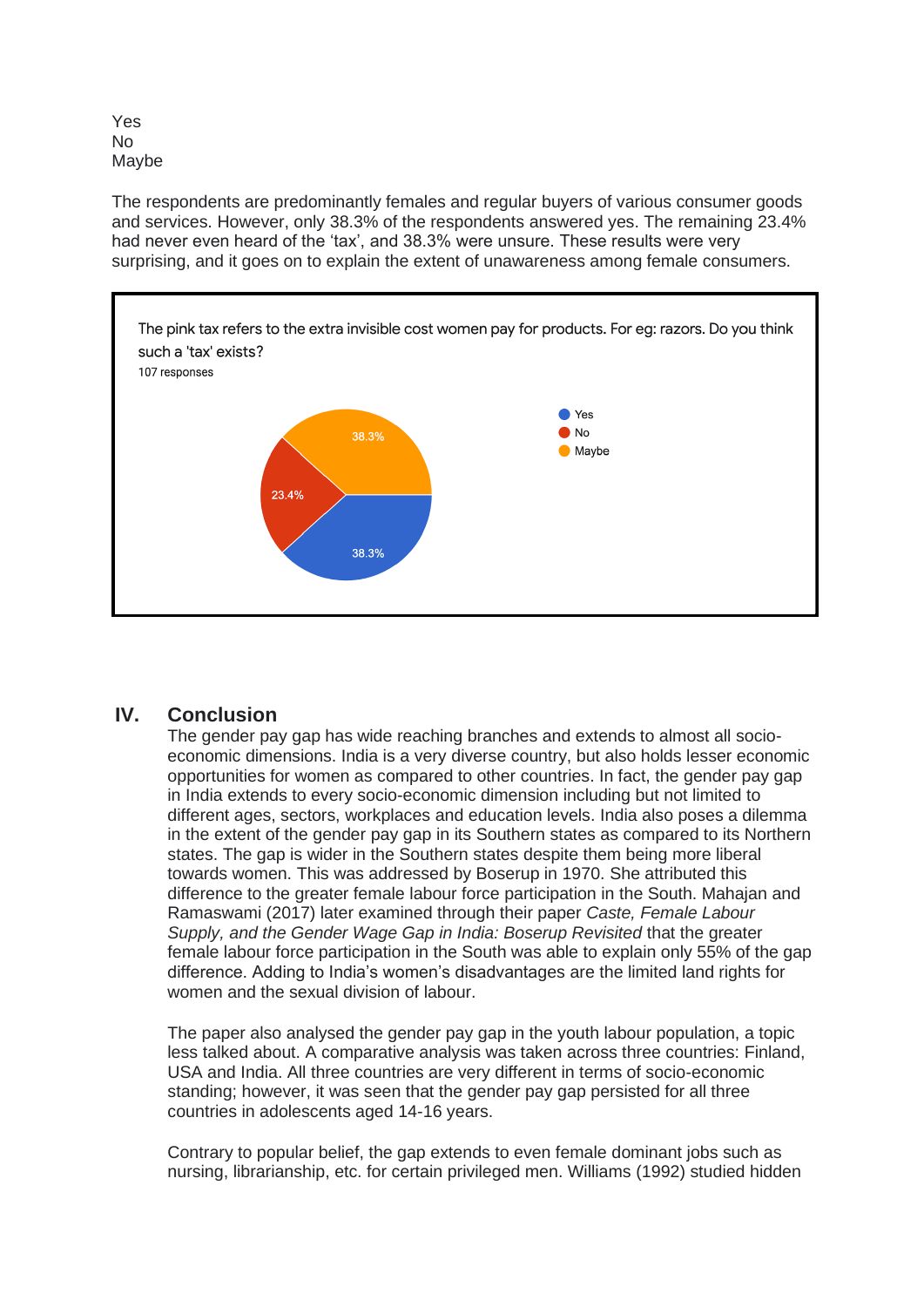advantages for men in feminized jobs; her work revealed a 'glass escalator' for men in these jobs. It was found systemic advantage for men makes their career ascension easier as compared to women even in these jobs. However it is also imperative to note intersectionality here as these hidden privileges are not the same for all men.

The pink tax i.e. the invisible cost paid by women for the same products as men is another barrier towards the economic emancipation of women. The tax imposed on sanitary products by the Government of India was repealed after constant pressure from activists. The pink tax, however, has not received the same attention in India. The first step towards its eradication would be to build consumer awareness, especially among females.

COVID-19 has had far reaching effects on society as a whole. Women too have been severely impacted by increase in domestic load, unemployment, etc. Kabeer, N., Razavi, S., & van der Meulen Rodgers, Y. (2021) concluded that the outcomes in female led countries had been more favourable as compared to male led countries.

A survey was conducted to analyse the level of education among Indians with regard to the gender pay gap. The results of the survey revealed the distressing level of education vis-a-vis the gender pay gap. The survey was purposely skewed to include a majority of young females despite which the results were inimical. Women aren't even aware that they're the victim of something so grave: they earn less and pay more. As has been seen throughout history, awareness is the key to change. Additionally, an uninformed generation would be likely to pass on the same trend to their children. So long as this blindness is prevalent, capitalists will continue capitalising.

At this point it is important to note the limitations of the survey. The survey catered only to relatively high income groups of Indians and is thus not reflective of the views of all Indians. Most of India lives under disadvantage and does not enjoy the same privileges as the former. The respondents revealed unfavourable levels of awareness despite having access to better education and technology. Thus, it would be reasonable to infer that the levels of awareness among most other Indians would be even lower. As the survey catered primarily to females, it is not clear whether males would have higher or lower awareness. Further, the sample size was quite small. The results could thus be less conclusive. There are also several unknown factors that could have affected the results of the study.

## **V. References**

Poddar, S., & Mukhopadhyay, I. (2018). Gender Wage Gap: Some Recent Evidences from India. *Journal of Quantitative Economics*, *17*(1), 121–15[1.](https://doi.org/10.1007/s40953-018-0124-9) <https://doi.org/10.1007/s40953-018-0124-9>

Ara, S. (2018). Globalisation and Gender Inequality: Evi[dence from Labour Market in](https://doi.org/10.1007/s40953-018-0118-7)  India. *Journal of Quantitative Economics*, *17*(1), 93–120. <https://doi.org/10.1007/s40953-018-0118-7>

Boserup, E. (1970). Women's Role in Economic Development. New York: St. Martin's.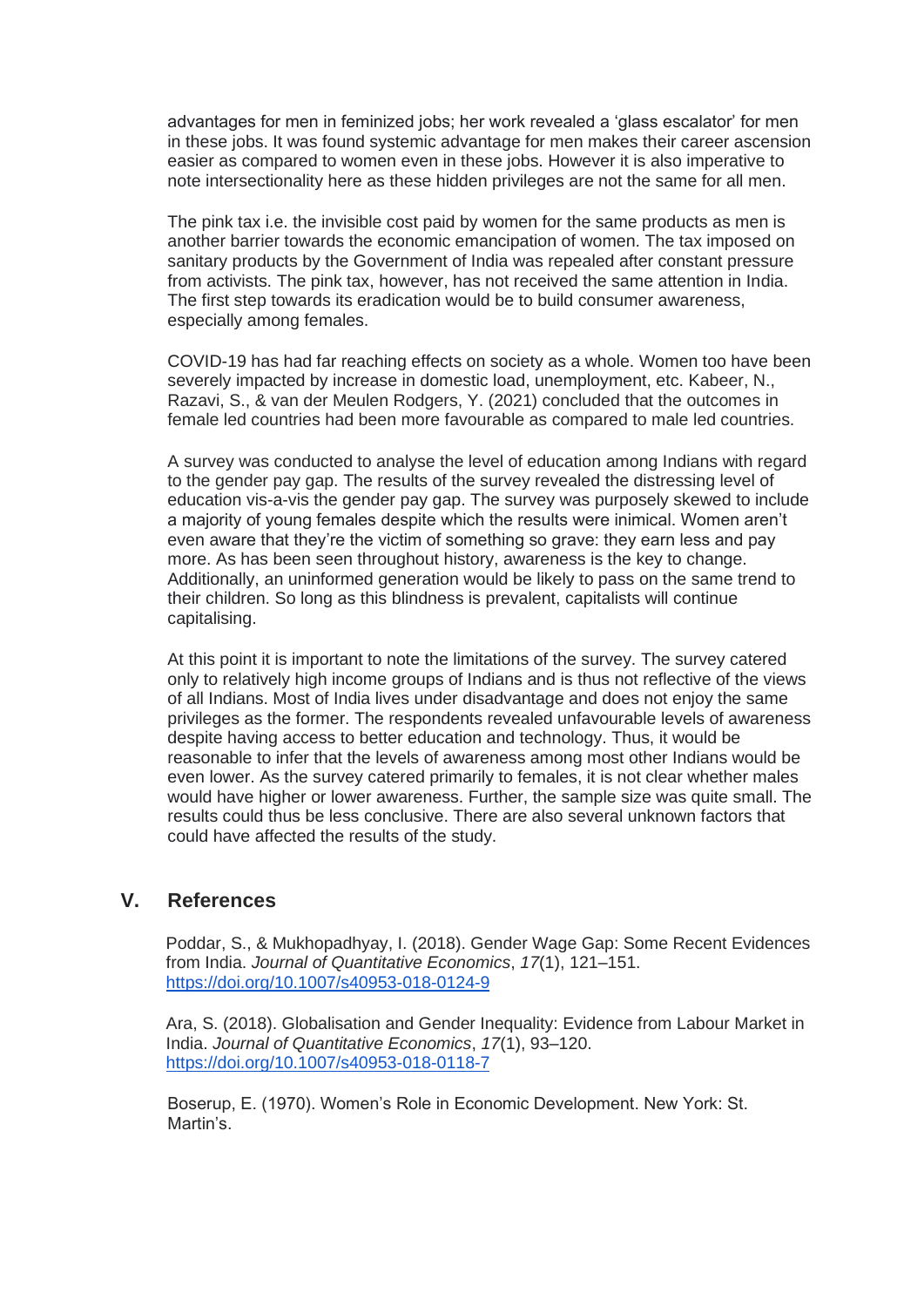Mahajan, K., & Ramaswami, B. (2017). Caste, Female Labor Supply, and the Gender Wage Gap in India: Boserup Revisited. *Economic Development and Cultural Change*, *65*(2), 339–378. <https://doi.org/10.1086/689352>

Budig, M. J. (2002). Male Advantage and the Gender Composition of Jobs: Who Rides the Glass Escalator? *Social Problems*, *49*(2), 258–277[.](https://doi.org/10.1525/sp.2002.49.2.258) <https://doi.org/10.1525/sp.2002.49.2.258>

Williams, C. L. (1992). The Glass Escalator: Hidden Advantages for Men in the "Female" Professions. *Social Problems*, *39*(3), 253–267[.](https://doi.org/10.2307/3096961) <https://doi.org/10.2307/3096961>

Williams, C. L. (2013). THE GLASS ESCALATOR, REVISITED: Gender Inequality in Neoliberal Times, SWS Feminist Lecturer. *Gender and Society, 27(5),* 609-629[.](http://www.jstor.org/stable/43669820) <http://www.jstor.org/stable/43669820>

Wilska, T. A., & Lintonen, T. (2015). The gender gap in teenagers' incomes. A 30 year trend in Finland 1983–2013. *Journal of Youth Studies*, *19*(4), 421–437[.](https://doi.org/10.1080/13676261.2015.1083956) <https://doi.org/10.1080/13676261.2015.1083956>

Besen-Cassino, Y. (2008). The Cost of Being a Girl: Ge[nder Earning Differentials in](https://www.proquest.com/scholarly-journals/cost-being-girl-gender-earning-differentials/docview/233234257/se-2?accountid=8268)  the Early Labor Markets. *NWSA Journal, 20*(1), 146-160. [https://www.proquest.com/scholarly-journals/cost-being-girl-gender-earning](https://www.proquest.com/scholarly-journals/cost-being-girl-gender-earning-differentials/docview/233234257/se-2?accountid=8268)[differentials/docview/233234257/se-2?accountid=8268](https://www.proquest.com/scholarly-journals/cost-being-girl-gender-earning-differentials/docview/233234257/se-2?accountid=8268)

Easteal, P., O'Neill, J., & Ryan, T. (2018). 'You'll get good tips tonight': An analysis of gendered appearance codes in the Australian service sector. *Women's Studies International Forum*, *70*, 62–67. <https://doi.org/10.1016/j.wsif.2018.08.003>

de Blasio, B., & Menin, J. (2015)*.* From cradle to cane: The cost of being a female consumer: A study of gender pricing in New York City. *New York City Department of Consumer Affairs.* [https://www1.nyc.gov/assets/dca/downloads/pdf/partners/Study](https://www1.nyc.gov/assets/dca/downloads/pdf/partners/Study-of-Gender-Pricing-in-NYC.pdf)[of-Gender-Pricing-in-NYC.pdf](https://www1.nyc.gov/assets/dca/downloads/pdf/partners/Study-of-Gender-Pricing-in-NYC.pdf)

Jain, P. (2003). WOMEN'S PROPERTY RIGHTS UNDER TRADITIONAL HINDU LAW AND THE HINDU SUCCESSION ACT, 1956: SOME OBSERVATIONS. <i>Journal of the Indian Law Institute,</i> <i>45</i>(3/4), 509-536. <http://www.jstor.org/stable/43951878>

Menon, N., & Rodgers, Y. V. D. M. (2017). The Impact of the Minimum Wage on Male and Female Employment and Earnings in India. *Asian Development Review*, *34*(1), 28–64. [https://doi.org/10.1162/adev\\_a\\_00080](https://doi.org/10.1162/adev_a_00080)

Costa, M., D., James, S. (1975). *The Power of Women and the Subversion of the Community*, 3. Falling Wall Press, London, England.

CA State Senate 1995, Gender Tax Repeal Act of 1995, AB 1100. Aug 31, 1995 [https://leginfo.legislature.ca.gov/faces/codes\\_displaySection.xhtml?lawCode=CIV&se](https://leginfo.legislature.ca.gov/faces/codes_displaySection.xhtml?lawCode=CIV§ionNum=51.6) [ctionNum=51.6.](https://leginfo.legislature.ca.gov/faces/codes_displaySection.xhtml?lawCode=CIV§ionNum=51.6)

Kabeer, N., Razavi, S., & van der Meulen Rodgers, Y. (2021). Feminist Economic Perspectives on the COVID-19 Pandemic. *Feminist Economics*, *27*(1–2), 1–29[.](https://doi.org/10.1080/13545701.2021.1876906) <https://doi.org/10.1080/13545701.2021.1876906>